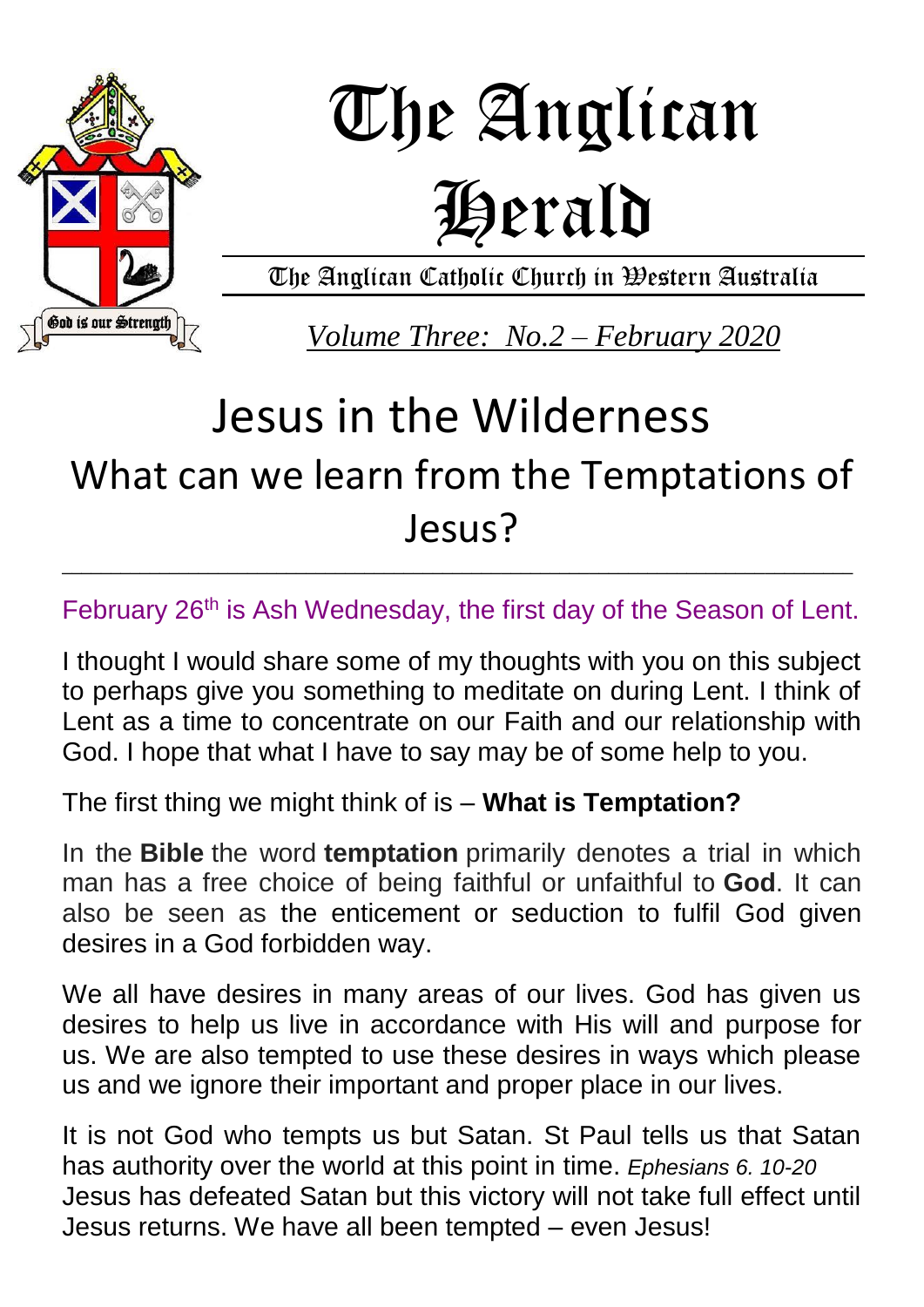God will not allow you to be tempted beyond what you are able!

*1Corinthians 10. 13*

The biblical account of Jesus' temptations is Matthew 4. 1-11

*Then Jesus was led up by the Spirit into the wilderness to be tempted by the devil. <sup>2</sup> And after fasting forty days and forty nights, he was hungry. <sup>3</sup> And the tempter came and said to him, "If you are the Son of God, command these stones to become loaves of bread." <sup>4</sup> But he answered, "It is written,*

#### *'Man shall not live by bread alone, but by every word that comes from the mouth of God.'*

Jesus has been driven into the wilderness; He has fasted for forty days and He is hungry. (Some biblical scholars suggest Jesus was close to death due to starvation). The devil suggests that Jesus turn the stones into bread to satisfy his hunger. It seems a very sensible thing to do. The devil wants Jesus to please Himself rather than to please God. This first temptation is seeking to satisfy Jesus' physical appetites as though they were the only things that matter. Jesus tells the devil that living in accordance with the will of God should be the top priority. Fasting is a valuable practice in our lives. The purpose of fasting is not simply that we go without food for a time but rather to focus our mind and thoughts on our relationship with God. There are many references to fasting with prayer in the Bible.

We should note two things here. When the devil said *"If you are…"* he did not doubt who Jesus is. Satan knew perfectly well that Jesus is the Son of God. But Jesus has come among us as the Son of Man and it is to Jesus' humanity that Satan is appealing. Secondly we should note that in responding to the devil's challenges Jesus uses the Word of God. *Deuteronomy 8. 3*

How are your Physical Appetites interfering with your Spiritual life?

*<sup>5</sup> Then the devil took him to the holy city and set him on the pinnacle of the temple <sup>6</sup> and said to him, "If you are the Son of God, throw yourself down, for it is written, "'He will command his angels concerning you', and "'On their hands they will bear you up, lest you strike your foot against a stone.'" <sup>7</sup> Jesus said to him,*

*"Again it is written, 'You shall not put the Lord your God to the test.'"* Word of God response – *Deuteronomy 6.16 - Psalm 91. 11-12*

This second temptation has to do with Personal Ambitions. I have no doubt that if Jesus had jumped from the temple God would have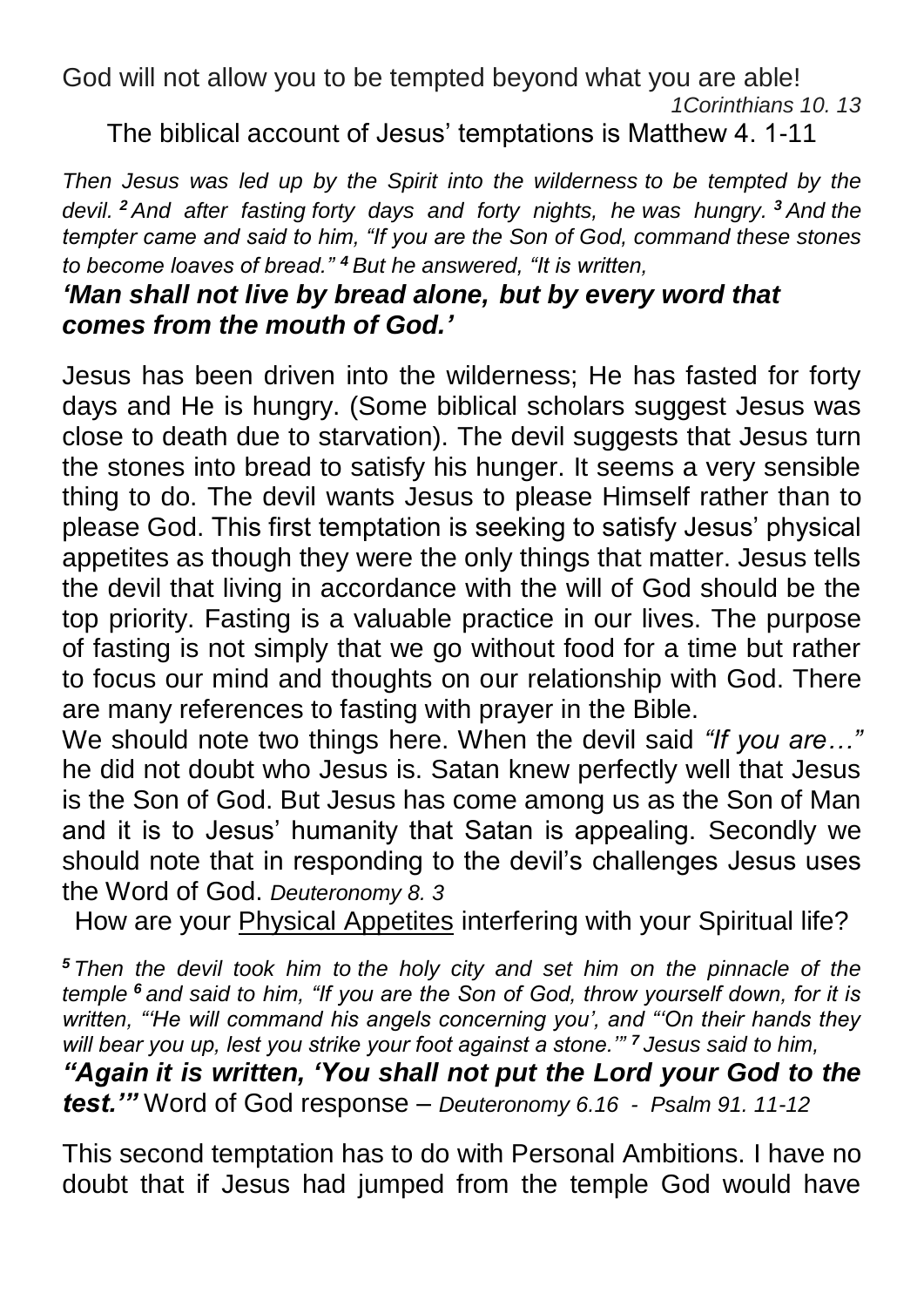sent His angels to save Jesus from death. Jesus came to give us salvation – He did not come to die in the wilderness.

Putting God to the test is in effect trying to do a deal with Him. All of us have or maybe had ambitions for ourselves and I believe God has ambitions for us as well. To achieve ambitions we must make decisions. Whatever decisions we make have consequences. God has promised that if we live in obedience to Him we will be looked after and will ultimately receive eternal life in the courts of heaven. If we choose to follow our own desires we may well find the results are actually harmful to us. We cannot expect God to excuse us from the consequences of decisions we make to satisfy our worldly desires. We do have free will and God allows us to use it however we want but He strongly advises us to choose His plans for our lives. Personal Ambitions. We cannot make deals with God!

*<sup>8</sup> Again, the devil took him to a very high mountain and showed him all the* 

*kingdoms of the world and their glory. <sup>9</sup> And he said to him, "All these I will give you, if you will fall down and worship me." <sup>10</sup> Then Jesus said to him, "Be gone, Satan! For it is written,*

*"'You shall worship the Lord your God and him only shall you serve.'" -* Word of God response - *Deuteronomy 6. 13 <sup>11</sup> Then the devil left him, and behold, angels came and were ministering to him.*

The third temptation has to do with Spiritual Allegiance. The devil has offered Jesus the whole world. We know that in God's time all things in heaven and earth will be subject to Jesus. Until that time however God has permitted the devil to have authority over the world. This is why Jesus did not challenge the devil's offer. What Jesus responded to was the condition put on this offer by the devil. Whoever or whatever you worship that is what you will serve. The devil could offer no more to Jesus and yet Jesus proclaims that only the worship of God is acceptable.

This of course is the challenge we face every day of our lives. What or who has top priority when we are making decisions and choices. The things of this world are transient and they pass away. They are of no value in themselves and therefore cannot be relied upon for a permanent future or indeed eternal life. Only God can give us total fulfilment and an assurance of life beyond death.